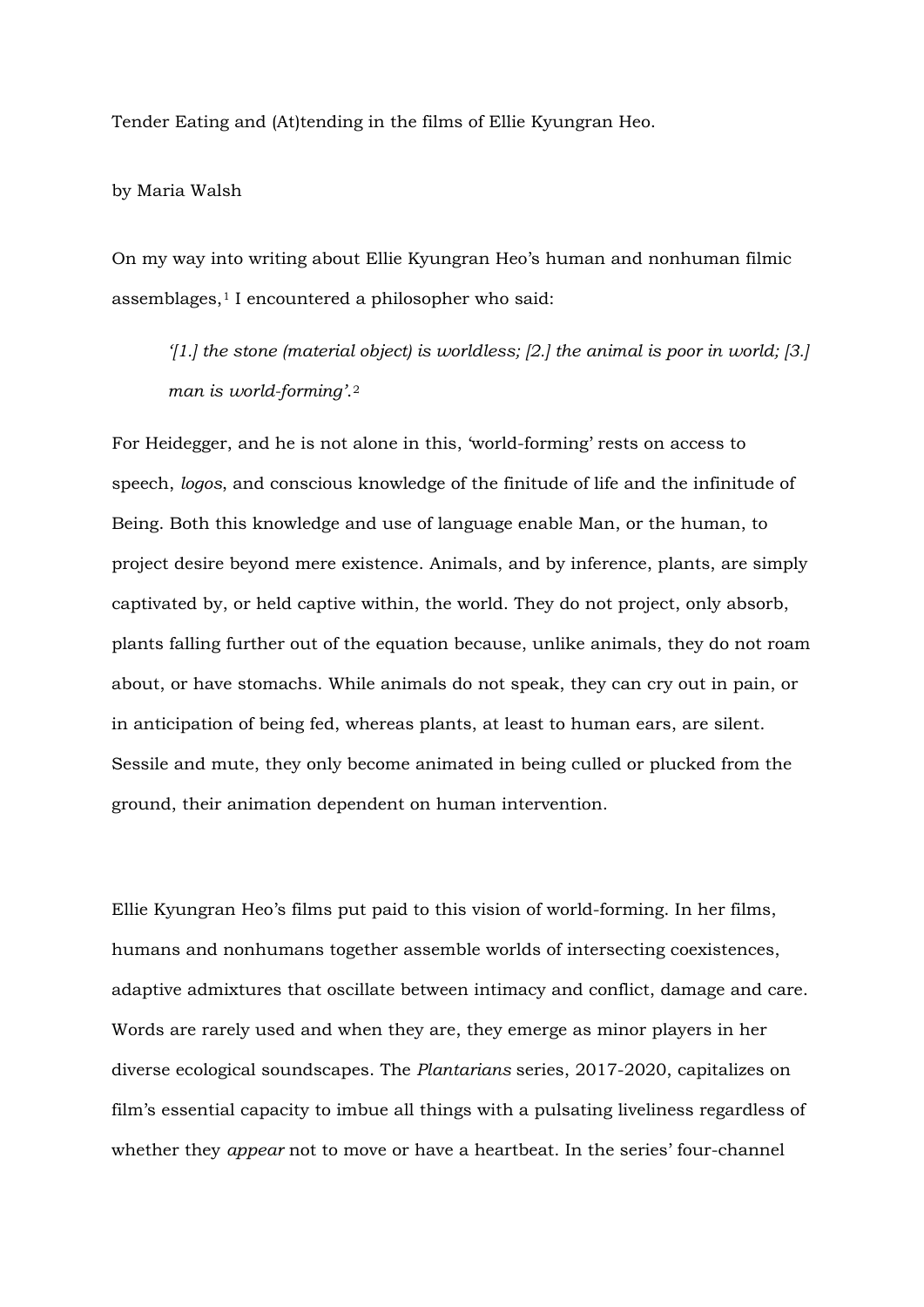video installation, plants do get plucked, cooked, and eaten, but the work's four episodes carefully attends to how these disruptions participate in an expansive mesh of life cycles involving nutrition and compost, as well as feelings of sadness, solace and joy. As Anna L. Tsing writes: '*using others as part of a life world – for example, in eating and being eaten*' is quite different from isolating things as mobile assets to be exchanged purely for monetary value.[3](#page-2-2) Filmed on three sites - an English-style garden in Hospitalfield, Scotland; a garden and a cemetery in Maastricht; and a plot of earth in Central Park, New York - the particularities of these geo-locations proffer diverse worldings that sing of vegetal abundance, one that is both nurturing and in need of nurture, the latter often in conjunction with a careful kind of violence. *'When people don't use the plants, they get scarce. You must use them so that they will come up again'*.[4](#page-2-3)

The first episode nose-dives into a tangled mass of plant life, the weeds being deftly and frenetically culled by a pair of gloved hands whose proximity to the viewer makes them seem like virtual prostheses. Shot using an iPhone, the effect of immersion in this anonymous gardener's action produces both affinity and recoil. As anyone who gardens will know, weeding can be obsessive: once you begin, you cannot stop, the unwanted entities seeming to reappear like silent warriors in a never-ending battle. Accentuating the plucking noises, the soundtrack implies a somewhat repellent violence: a female voiceover in an RP accent announces: "Come on, get it out. You have to get it out" as another weed meets its death. Weeds are anomalous plants, their classification being contingent on subjective as well as cultural parameters that determine what is allowed into or what has to be kept out of a garden. While one person's weed is another's flower, especially if blossom is involved, generally weeds are considered threats to cultivation. They are improper,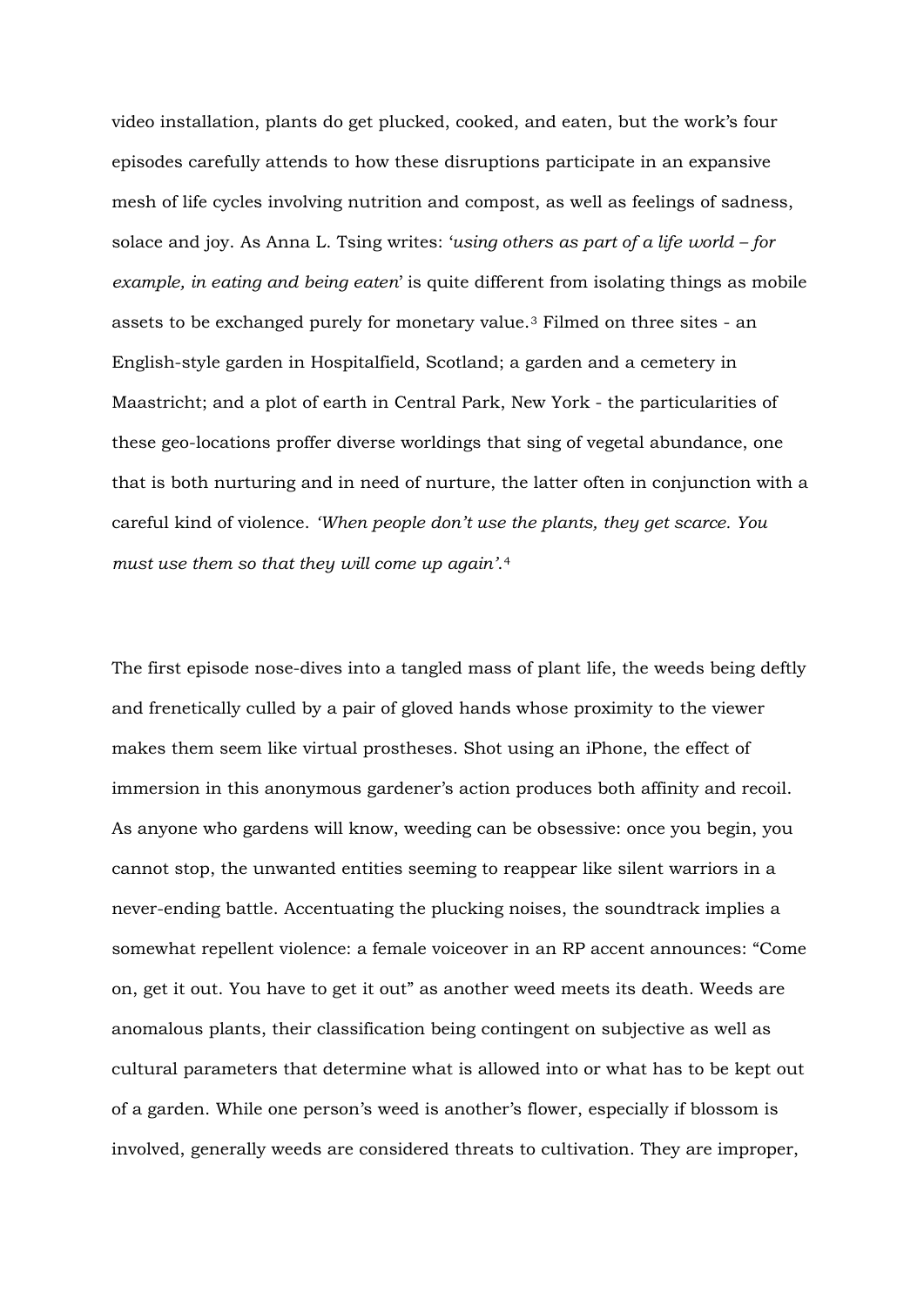rude, and worse, dangerous. While some plants are indeed invasive species whose threat of monoculturalism endangers the biodiversity necessary for abundant plant life, in a cultivated garden, weeds are generally considered matter out of place.

<span id="page-2-9"></span><span id="page-2-8"></span><span id="page-2-7"></span><span id="page-2-6"></span><span id="page-2-5"></span><span id="page-2-4"></span><span id="page-2-3"></span><span id="page-2-2"></span><span id="page-2-1"></span><span id="page-2-0"></span>A sharply angled close-up casts the viewer's gaze into a gravel path diagonally intersected by a long-nosed watering-can advancing at great speed. 'Aha!' one thinks, 'The war on weeds has been lost', as the invaders push through the gravel, but we are not where we think we are. A sudden cut to a mid-shot of a graveyard shows that this human-watering-can assemblage is only concerned with the cultivated blooms that adorn the plot tended by its owner. Shot in a graveyard in Maastricht, a number of sequences poignantly show how cultivation of flower beds, however miniature, embodies and produces memories allowing their carers to maintain bonds of closeness to deceased loved ones. Another man, looking towards his wife's grave on which potted plants blossom, converses to the side of the camera. He sniffs a sprig of lavender, laying it on her grave: "so that she can smell it too." The practices that Kyungran Heo homes in on here could be said '*to domesticate […] absent presences, and in so doing to seek a comfortable, even if ultimately impossible, alignment between self, past, memory and landscape*'.[5](#page-2-4) But under Kyungran Heo's animistic gaze, plants too have agency in caring for both the tended and the neglected plots. As well as by her dynamic camerawork, she implies this by sound: the sound of leaves rustling in the wind intimating a form of transmission conjoining the earth's multiple vegetal inhabitants. Trees, and plants too, communicate with one another through electrical signals and sounds that have been measured at a frequency of 220 hertz.<sup>[6](#page-2-5)</sup> This underground vibration, inaudible to human ears, is virtually ambient in the full emptiness of Kyungran Heo's meditative observational gaze.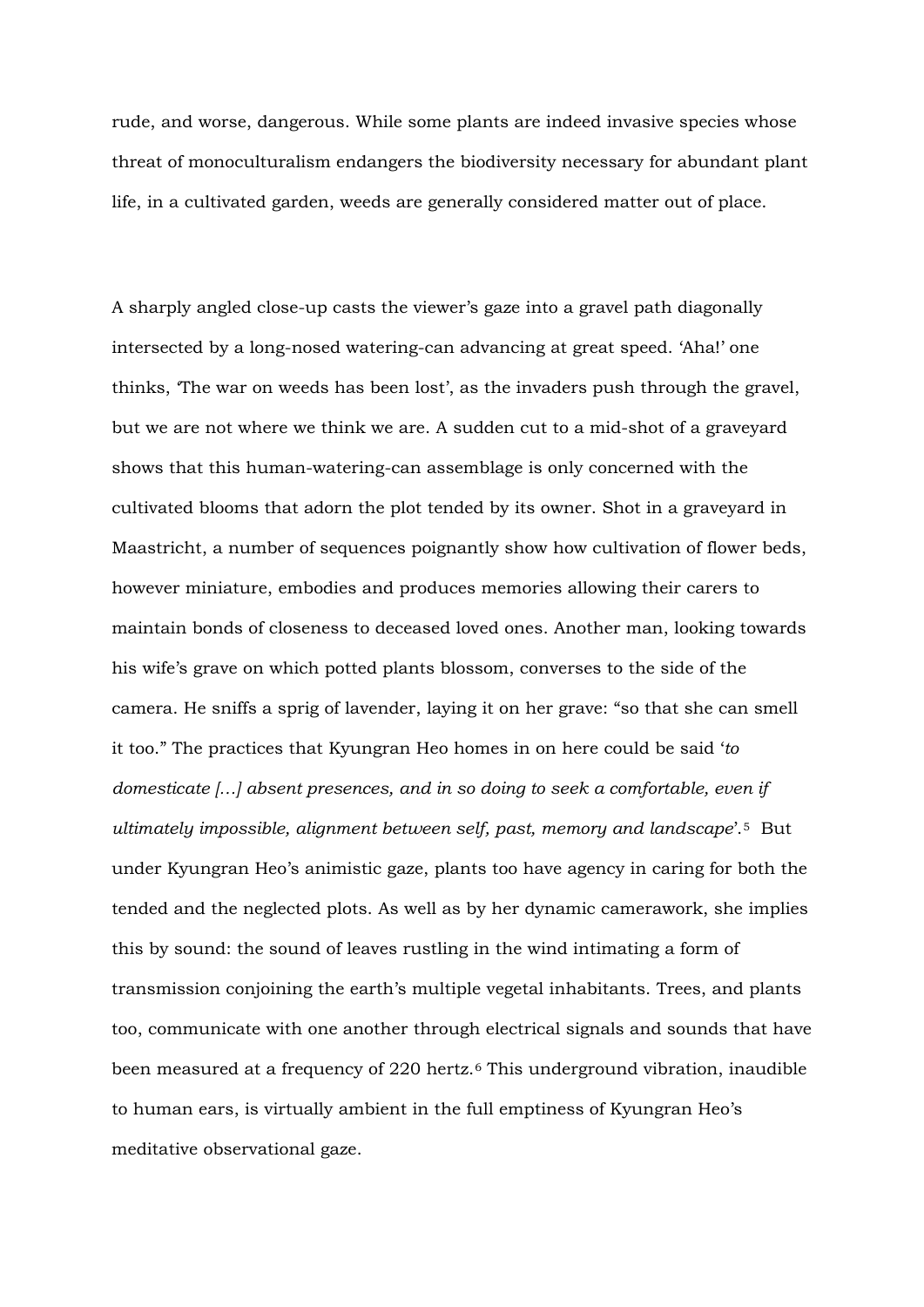<span id="page-3-6"></span><span id="page-3-5"></span><span id="page-3-4"></span><span id="page-3-3"></span><span id="page-3-2"></span><span id="page-3-1"></span><span id="page-3-0"></span>But it's not all contemplation. The series also comprises of a number of humorous shorts that squarely make associations between plant cultivation and human bodily processes. While one of the episode's intertitles is 'the garden on my belly', in the short *More Salad, huh?*, 2018, the action of a cutters trimming a flowerbed border is accompanied by a fine hearty belch: a compliment to the chef, gratitude for a meal, or bad manners, depending on one's cultural milieu. In *Plantarians Appendix*, 2020, a young woman, trapped in a three-sided box that frames the image, attempts to stretch her limbs, her inhibited extensity probing how and why we restrict plants' movements by potting them.

<span id="page-3-10"></span><span id="page-3-9"></span><span id="page-3-8"></span><span id="page-3-7"></span>Unlike the classical and modern philosophers such as Plato and Heidegger, more recent scientific research explores plant movement. Plants move underground, often quite aggressively, and in fact, on land the vegetable kingdom makes up 99 percent of the planet's biomass.[7](#page-2-6) Above the ground there is movement too, not just untrammelled growth towards light sources such as the sun but, as Teresa Castro documents in 'The Mediated Plant' (2013), some plants, e.g. Venus Flytraps, overtly coil and recoil in relation to touch by human and nonhuman others. Castro also documents how towards the end of the nineteenth century, scientists began using 'motion analysis devices, such as graphic tracing techniques and eventually timelapse cinematography, in order to demonstrate that apparently inert plants could move, "sleep," and were sensitive'.[8](#page-2-7) While Kyungran Heo's films are far removed from cinema's spectacularisation of plant motion, nonetheless, the latter could be said to have readied us for attending to the temporalities of plant being and its world-forming capacities.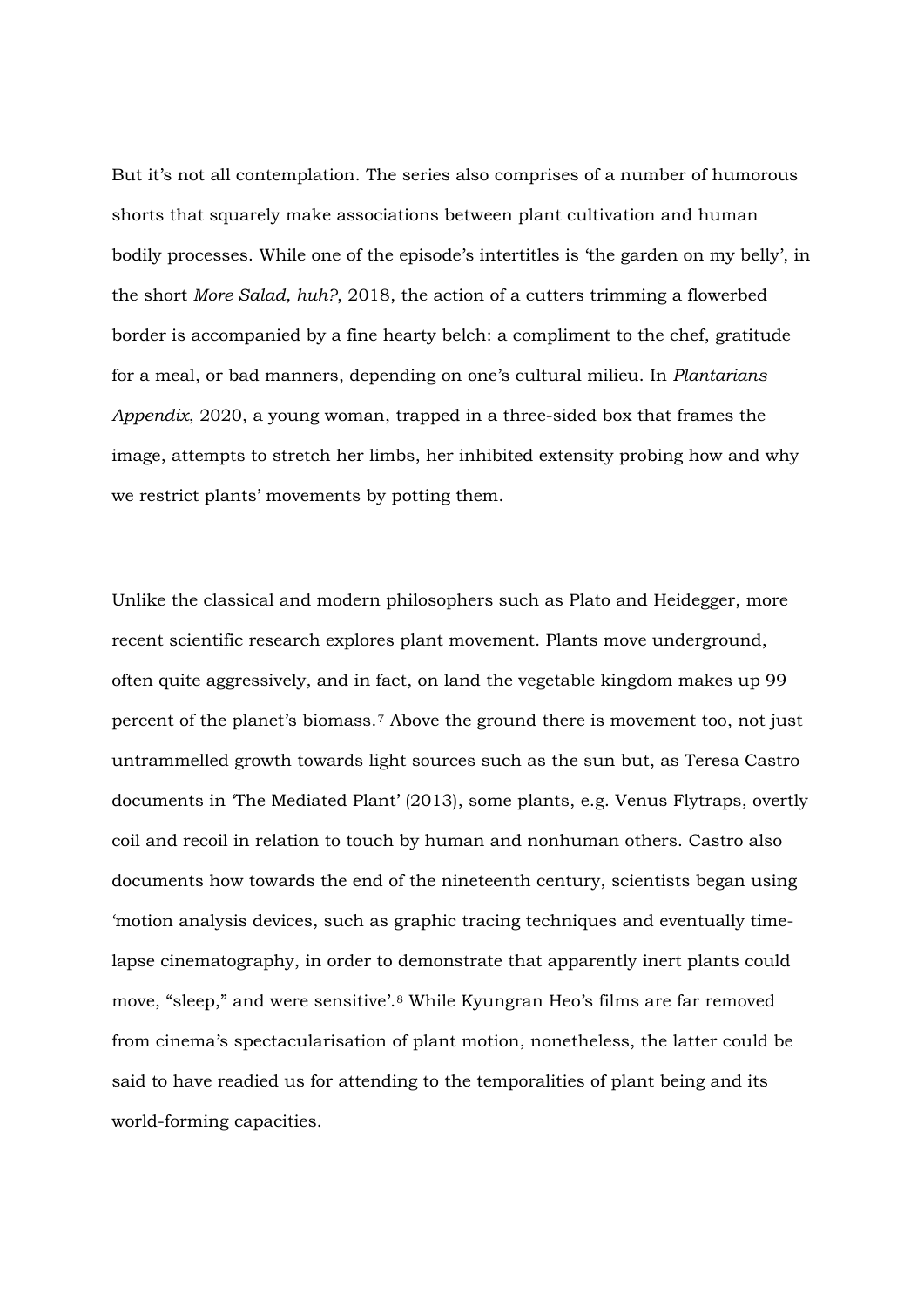For Plato, plants were a passive life–form possessing a third kind of soul, *psukhe*, characterised by growth, albeit blind and purposeless.[9](#page-2-8) Aristotle continued in this vein in his treatise *On the Soul* (c. 350 BC) but, unlike Plato, he did not scorn plantlife, considering its *psukhe* as having a capacity for a certain, albeit limited, kind of world-forming.[10](#page-2-9) Kyungran Heo is sensitive to this nutritive soul. At the end of the Hospitalfield summer residency during which *Plantarians* was partly developed participating artists celebrated with a meal. Another pair of hands, this time throwing a bunch of greens – nettles perhaps – into a cauldron of steaming hot water, performs an everyday action, but the precision of the editing and the accompanying smelting sounds, sensitizes its viewer to the impact of leaf meeting heat unbearable to human skin. The scene recalls the 4 minute short, *Janchi Guksu (Banquet Noodles)*, 2016, in which a bunch of anchovies are drained in a sink their mouths wide-open as if caught in mid-flow screams at their future fate to be devoured for the celebratory dinner whose laughter and din comprises the soundtrack.[11](#page-3-0) However, rather than making any moral judgement on the human consumption of plants and fish, Kyungran Heo ponders what it is to eat well – part of which is the sharing of food with others as well as the sharing of how that food is sourced and deposited as waste. As philosopher Jacques Derrida maintains, there is a distinction between assimilating others – whether food or other people – in ways that nourish and in ways that conquer them as trophies.[12](#page-3-1) The point is not to become a vegetarian, a vegan or a Jain,<sup>[13](#page-3-2)</sup> but to acknowledge that, while one needs to eat and/or assimilate others in order to live, one also needs to reflect on the situational ethics of these actions. To eat well is to be ecologically mindful of the sacrifices of animal and plant life intrinsic to human food consumption. Static camera shots in *Plantarians*, for example, one of a dinner plate decorated by plant life - such decoration perhaps historically related to acknowledging the gift of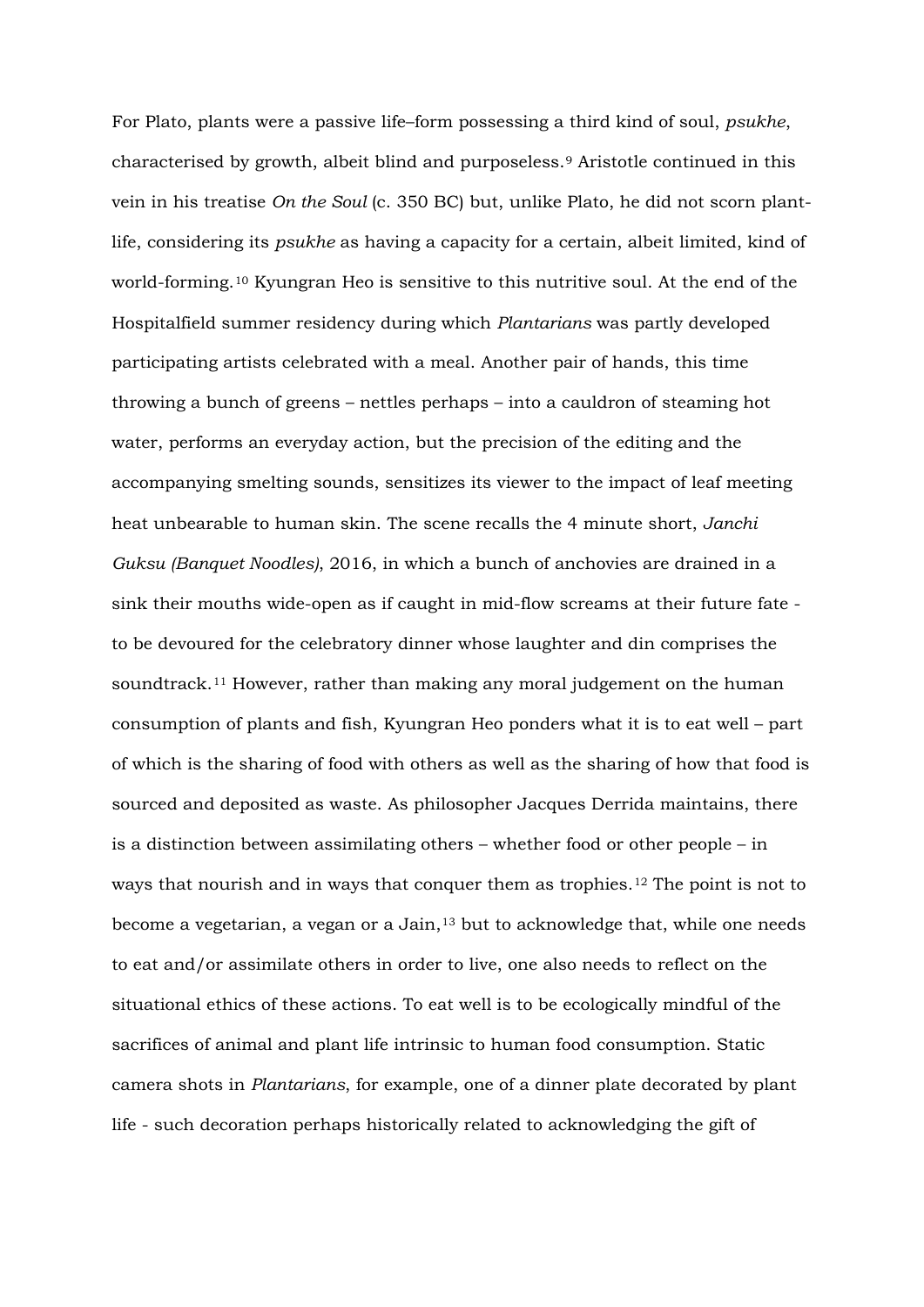nourishment, or a sublimation of the guilt that can surround eating – give us time to consider the conflicts involved.

Close-ups of the meals' waste focus on the bouquets of now wilted cut flowers, which, while in one sense an unnecessary plucking, are on the way to becoming another vital form, i.e. compost. The camera attentively stares at a worm, its slow slithering motion, as well as the squelching noises on the soundtrack, intimating another component of the cycles of life. As Donna Haraway puts it, we are all compost:

*Critters – human and not – become with each other, compose and decompose each other, in every scale and register of time and stuff in sympoietic tangling, in ecological evolutionary developmental earthly worlding and unworlding*.[14](#page-3-3)

It is tempting to contrast the etiquette and pedagogy of eating well in *Plantarians* with that in *Did you eat rice?*, 2017.[15](#page-3-4) Shot in Omachi Japan, *Did you eat rice?* follows the seasonal cycle of rice production on a small farm holding. An experimental documentary, it choreographs static camera shots of the grid-like paddies and dynamic close-ups of mud, stalks, sky and the expressive faces of the scarecrows that oversee the paddies during the heavy downpours that pervade the film's opening. The wetness is palpable, dense. Backgrounded by mountains, the paddies' parameters are outlined by trenches that hold flood water, which protects and nourishes the soil. A number of durational long-shots observe the methodical labour of planting, tending to, and harvesting the rice especial to this region. Fascinated by the dexterity and skill of labour, Kyungran Heo's signature style homes in on the farmers' hands as they erect the wooden racks on which to dry the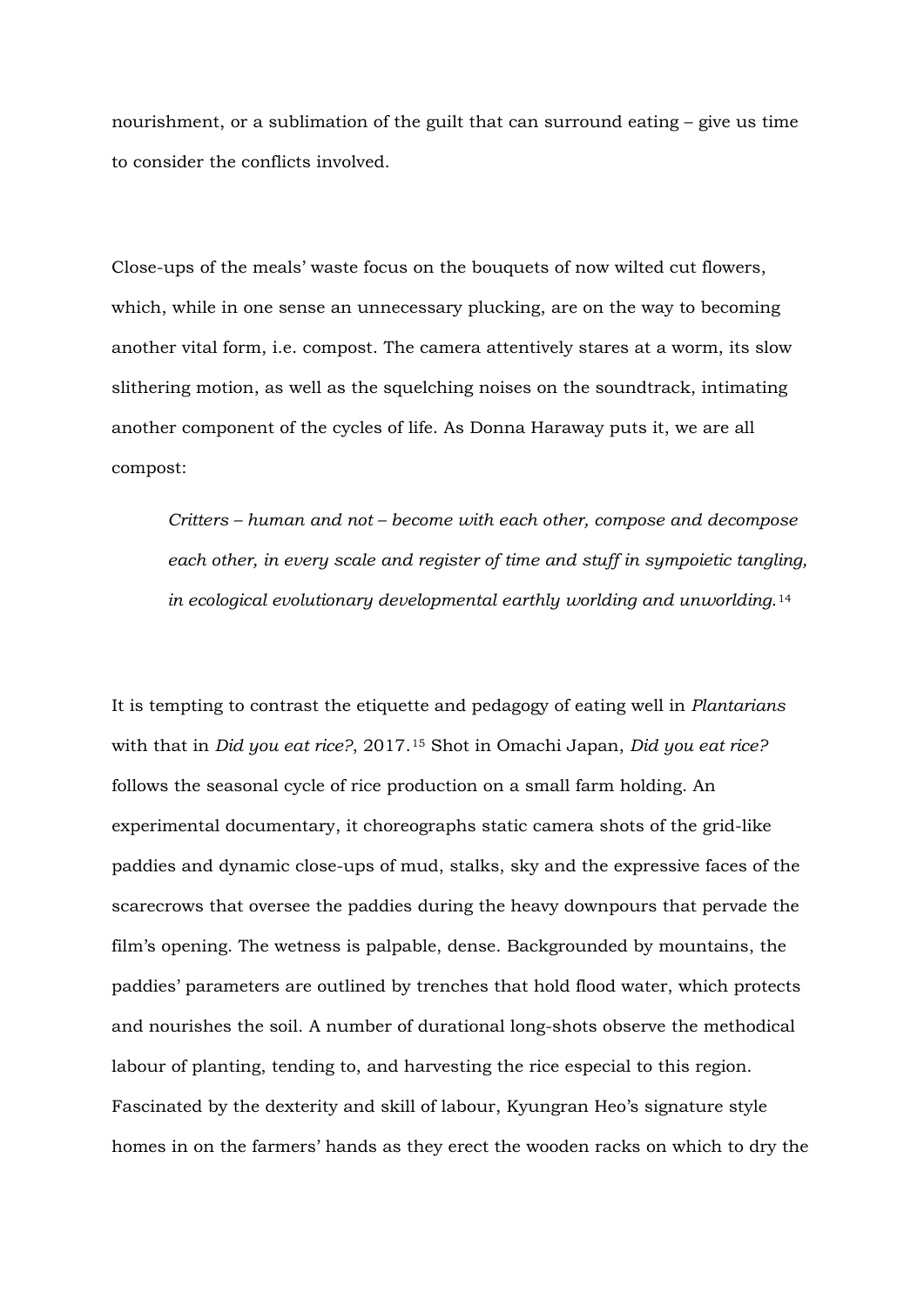harvested crop. But this is no romantic agricultural idyll. Although the plough and thresher are a far cry from the hyperindustrial machinery used in intensive farming, the film generates a creeping awareness of the dependence on fossil fuels that even this mostly traditional rice farm relies on. While action has been taken in Japan to offset the planetary impact of intensive rice farming, for example, some reduction of use of pesticides and an extremely small percentage shift to organic production - 0.12% as of 2017,[16](#page-3-5) *Did You Eat Rice?* oscillates between environmental disturbance and a taking care of that impact. Perhaps we can muse with philosopher Bernard Stiegler that:

*agriculture is a care taken of the world: it is a therapeutic. […] The farmer […] cultivates an art of working the land that is also a violence done to the land, to the earth. This violence must be tempered and sublimated into a taking care of this earth. The farmer causes nature to suffer but, in making nature suffer, he makes of it a culture – insofar, however, as he worships it*.[17](#page-3-6)

The film does not mention the term, but its images are suggestive of the Japanese principle of Satoyama, i.e. 'traditional peasant landscapes, combining rice agriculture and water management with woodlands'.[18](#page-3-7) Recently there has been an increased social–ecological restoration of Satoyama landscapes in Japan.[19](#page-3-8) The film's astoundingly beautiful close-ups of sunlight glinting on the muddy water surrounding the felled rice stalks intimate how this farmer attends to such ecosystems. In intensive farming, the stalks are burnt and other crops such as barley planted on the exhausted soil, but here the paddies are left fallow, the wet muddy conditions becoming a habitat for rare grasshoppers, dragonflies, and frogs which in turn enrich the soil for the next rice season. Though absent, their presence is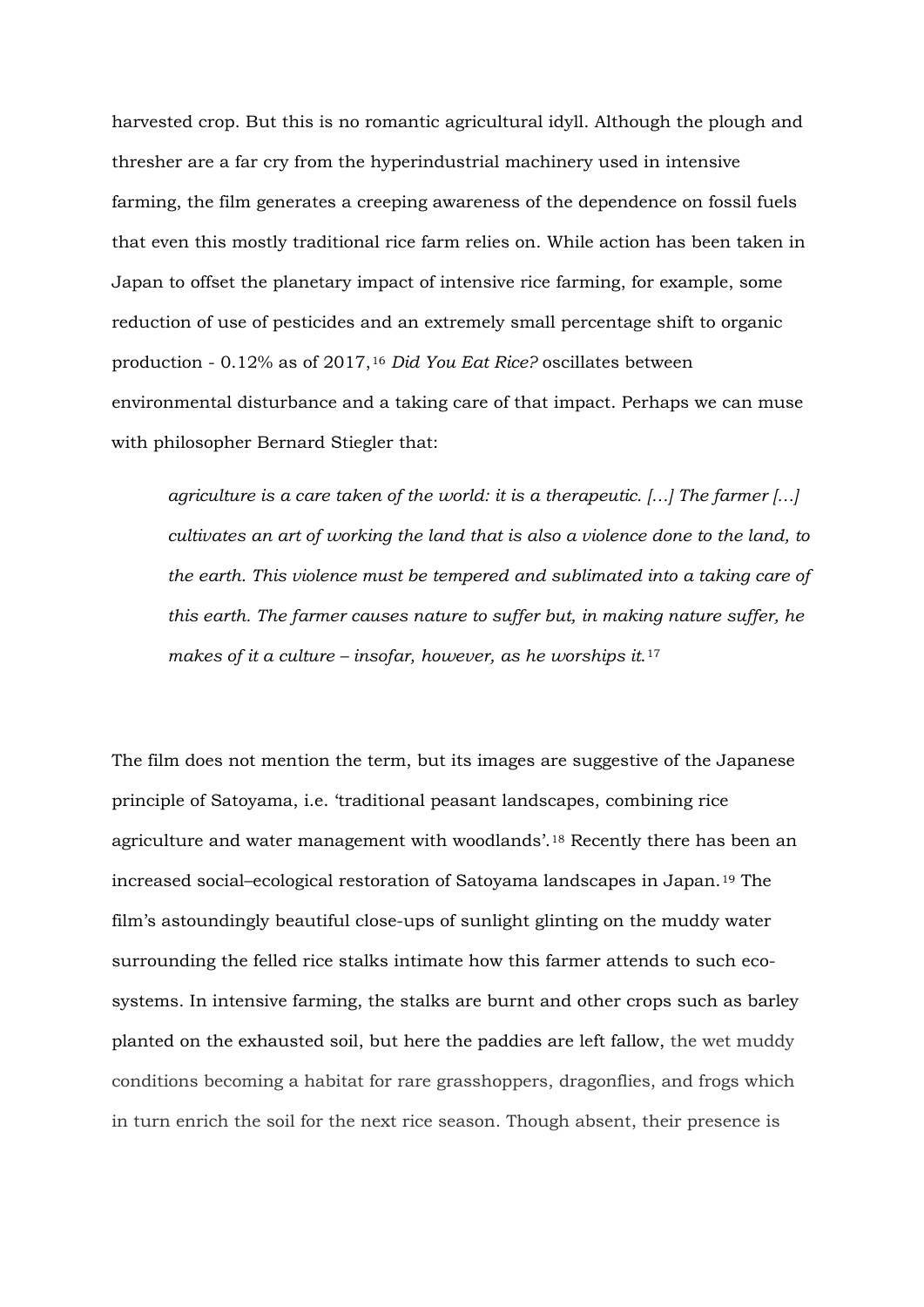inferred by the camera's uptake of the view from below, the field of vision becoming diffuse and without contour, as if it were an insect in the undergrowth.

In rural biocultural landscapes deploying the Satoyama principle, humans are collaborators with nature in enabling an eco-system to adapt to moderate levels of disturbance. Combined with this

*satoyama movements attempt to recover the lost sociality of community life. They design activities to bring together elders, young people, and children, combining education and community building with work and pleasure*.[20](#page-3-9)

A group of school children trail into the fields. Every year the children come to learn by doing how rice is produced. They help with the harvest: chopping and tying the stalks, hanging them out to dry, the arrangement of which comprise some of the film's most striking near abstract depth-of-field shots comprised of striated texture and colour. A pragmatic aesthetics, knowing through doing how food is grown and processed is part of a taking care of the inevitable human impact on the earth.

Eating well could also be said to have a quality of worship in *Did You Eat Rice?* Two moments stand out. The camera closely attends to the farmer being handed a bowl of rice, the first from this harvest. He raises the bowl saying "Itadakimisu" a Japanese expression that acknowledges the sacrifice of, in this case, the plants that make up the meal. The expression adds to the immanent transcendence of the moment as the cabin's dim glow of light, and the camera apparatus, illuminate the sticky rice. He bows down, smiling, and begins to eat. The school children also return to celebrate by eating the rice they helped produce. Earlier, Kyungran Heo's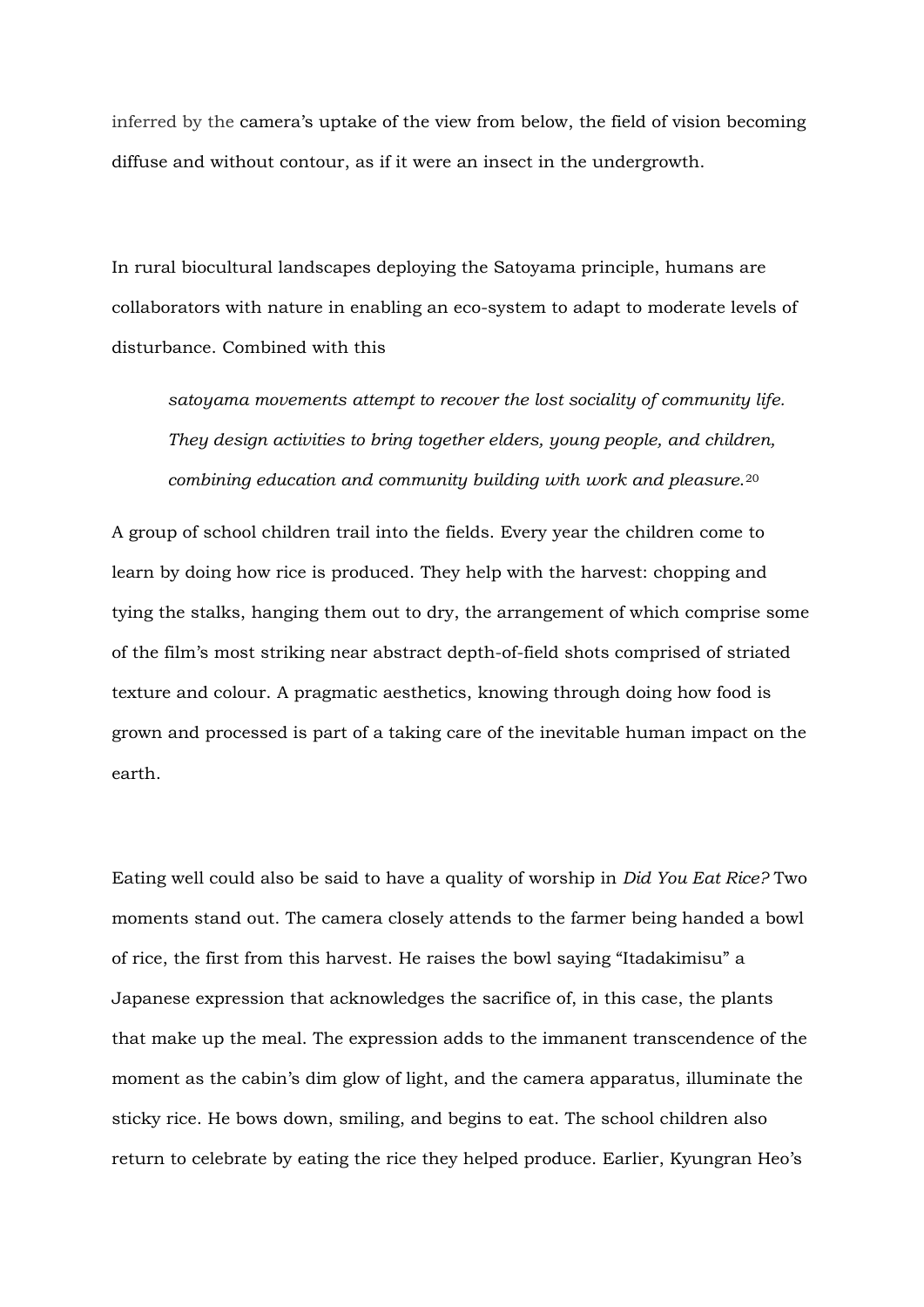camera had been entranced by one of the school children, a girl who, while incorporated by her peers and teachers into the harvesting activities, was also slightly outside of them. Kyungran Heo, an outsider to Japan, focuses on and follows the girl's movements and gestures as she clamours in the mud, screeching rather than chit-chatting like her peers. Yet she quietly caresses the felled rice, her affinity with their fate – to be violently separated from the grains – giving her an air of gentle sadness.

Later, as she eats her rice ball apart from her peers, the camera attends to her in an almost unbearable proximity. The shot is still and goes on for a long time, the girl giving her body to the camera without any semblance of performance. While she is clearly aware of and looking at the filmmaker and thereby the viewer, it is unclear whether she is aware of the camera as an instrument that will project her 'soul' for an external anonymous audience. What is the ethics of looking here? Should I look away? Am I betraying her vulnerability by continuing to stare? But the tables are turned slightly when she raises her hand and makes the peace gesture, as if permitting the look as a welcome being-with another in a reciprocal, albeit, asymmetrical togetherness.[21](#page-3-10)

The question of whether looking is a further act of violence towards vulnerable subjects or whether it can generate a compassion that 'stays with the trouble' also arises in *Island*, 2015, which is shot on the South Korean island of Mara. Comprising an area of 0.3  $km^2$  and home to about 90 residents, the island, renowned for its volcanic layers of rock, is a popular tourist day trip. But Kyungran Heo's focus is a stray dog, a white hound who randomly enters into and out of the frame and the other events that occur in the film: various groupings of tourists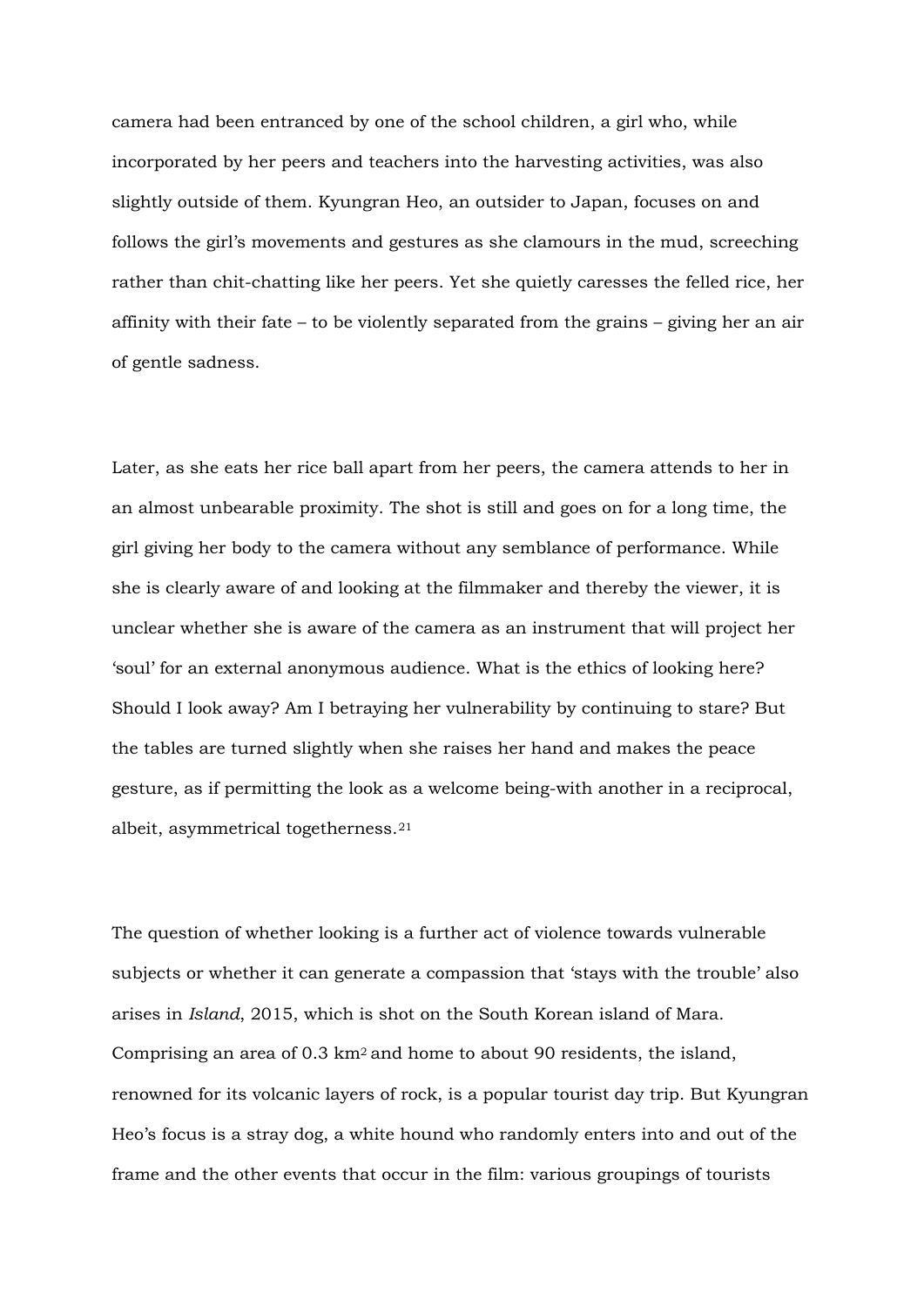taking photographs; and a resident who drives about in an open-topped vehicle with her 'family' of dogs, often to tend the grave of one of her 'babies' buried near the Catholic church. While a main protagonist, the white hound sometimes seems like an otherworldly spirit, a phantom whose presence is largely overlooked, and it is, in fact, the soundtrack that asserts his agency within his environment, i.e., the gut-wrenching yelping that ensues from off-screen attacks by and of the other dogs. Careful not to show the animal violence, its aftermath is shown in a close-up of white animal hair filling the screen. A mottled bloody wound gapes like a portal between a before and an after: a before when the dog could defend and attack; an after when the rainy season arrives, tourists are few, food is scarcer, and his ribs protrude. Wandering distractedly on the island's viewing bandstand, a nuclear family comment on the starving dog's bandaged leg, which both infers yet another fight, or accident, and the fact somebody took care to wrap the wound in gauze, now blood-stained and water-logged. He limps off-screen. The family are indifferent. What can they do? What did the filmmaker behind the camera do? What do we do with our look at the animal? While one cannot but be moved with compassion, pity would subject him to being a victim rather than acknowledging his autonomous existence, albeit a cruel one. By contrast, the film's impassive gaze retains his independence from human emotional assimilation, while, at the same time, it intimately touches his suffering in a way that might alert to us to our own cruelty.

On the rare occasions when there is human speech in Kyungran Heo's films, it is generally men who speak: previously a prison warden, the official who administers the comings and goings of the island ferry, is haunted by the memory of witnessing a former inmate's suicide; the slightly inebriated monk who resides in the island's Buddhist Temple eats noisily while addressing the camera/filmmaker/viewer with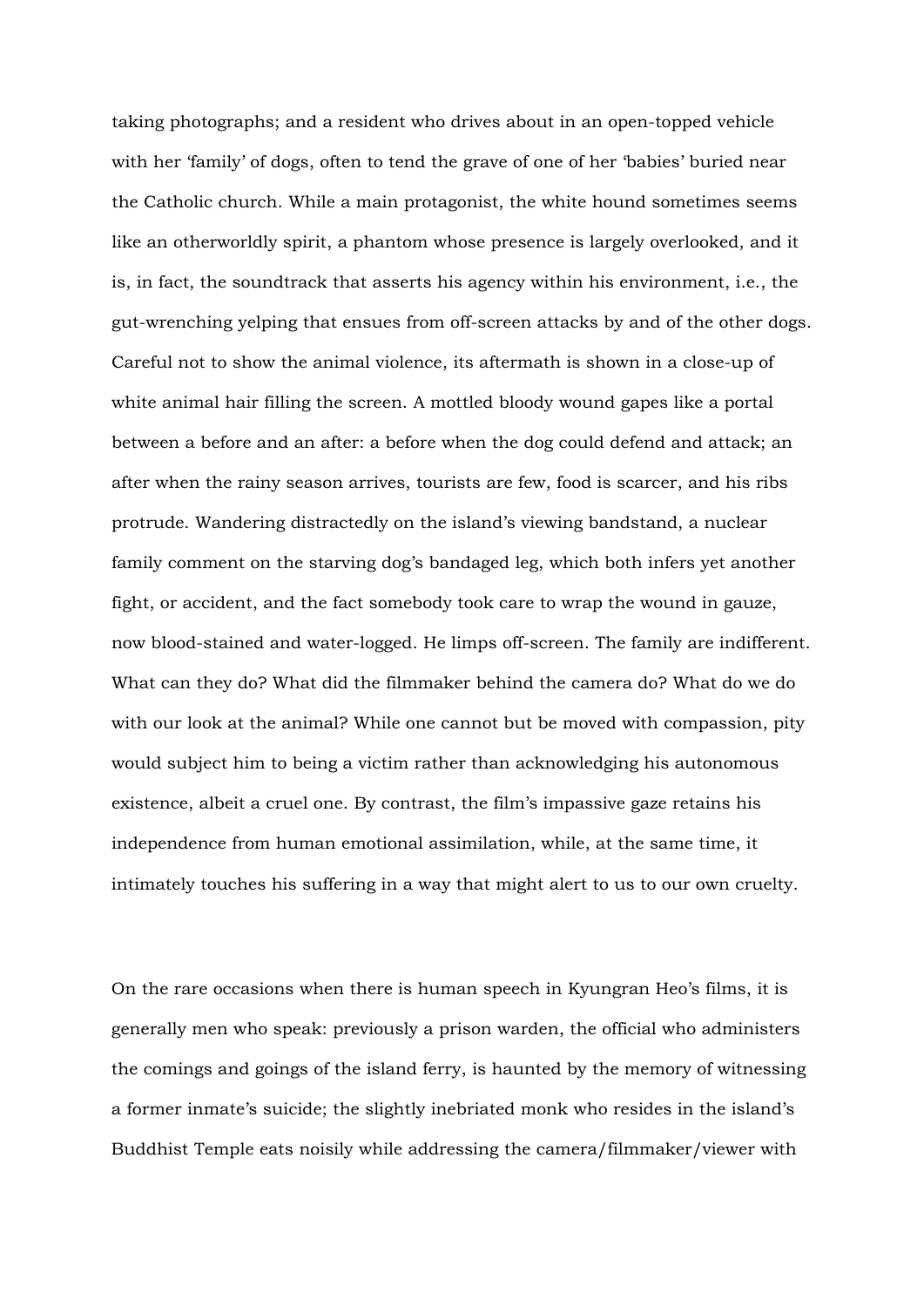the question: "Why were you born a human?" Bringing these oblique allusions to death and life into a constellation with the encounter with the stray, Kyungran Heo participates in, and invites her viewers to participate in, a filmic assemblage whose 'soul' cannot be separated from the unfolding of the existences that coalesce on its plane. There is violence, but it is part of a series of agential differences rather than an object of standalone perpetration. Sensitive to the intersecting harmonies and disturbances of interspecies world-forming, Kyungran Heo's films (at)tend to the caring of harm as good-enough, but not perfect, ways of coexistence. There is some solace in this tender vision.

 $1$  Filmic assemblages can be thought of as an amalgamation of all the actants that co-constitute the materiality and resonance of a film. The myriad human and non-human actants that make up film assemblages can be listed as 'lights, camera, editing machines, actors, editors, filmmakers, and directors, to identify just a few' (Bolt: 2013, p.5). See *Carnal Knowledge: Towards a 'New Materialism' Through the Arts,* Barrett and Bolt (eds), (London: I.B. Tauris, 2013). Note that viewers and the entities to-be-viewed are also part of this composition. <sup>2</sup> Martin Heidegger cited in Jeffrey T. Nealon, *Plant Theory: Biopower and Vegetable Life*, (Stanford University Press: 2016), p. 39. Since Heidegger made this philosophical pronouncement in 1930, there have been numerous critiques of his hierarchical taking of Man as the measure of all living things. **.** 

<sup>3</sup> *The Mushroom at the End of the World: On the Possibility of Life in Capitalist Ruins*, (Princeton University Press: 2015), p.5.

<sup>4</sup> Mabel McKay, a Powo healer, cited by Starhawk in María Puig de la Bellacasa, *Matters of Care: Speculative Ethics in More Than Human Worlds*, (University of Minnesota Press: 2019), p. 148.

<sup>5</sup> Franklin Ginn writes about such practices in relation to gardens in Britain, but it seems apropos to this Dutch setting too. See his 'Death, absence and afterlife in the garden', *Cultural Geographies*, 21.2, 2014, pp. 229-245. First published online in 2013[: https://journals.sagepub.com/doi/10.1177/1474474013483220,](https://journals.sagepub.com/doi/10.1177/1474474013483220) accessed 2 September 2016.

<sup>6</sup> See Richard Grant, 'Do Trees Talk to Each Other?'[, https://www.smithsonianmag.com/science-nature/the](https://www.smithsonianmag.com/science-nature/the-whispering-trees-180968084/)[whispering-trees-180968084/,](https://www.smithsonianmag.com/science-nature/the-whispering-trees-180968084/) accessed 24 October 2021.<br><sup>7</sup> Nealon, p. 109.

<sup>8</sup> Castro, 'The Mediated Plant', *e-flux*, #102**,** September 2019[, https://www.e-](https://www.e-flux.com/journal/102/283819/the-mediated-plant/)

[flux.com/journal/102/283819/the-mediated-plant/,](https://www.e-flux.com/journal/102/283819/the-mediated-plant/) accessed 19 September 2021.

<sup>&</sup>lt;sup>9</sup> Nealon, p. 31.

<sup>10</sup> Ibid., p. 37.